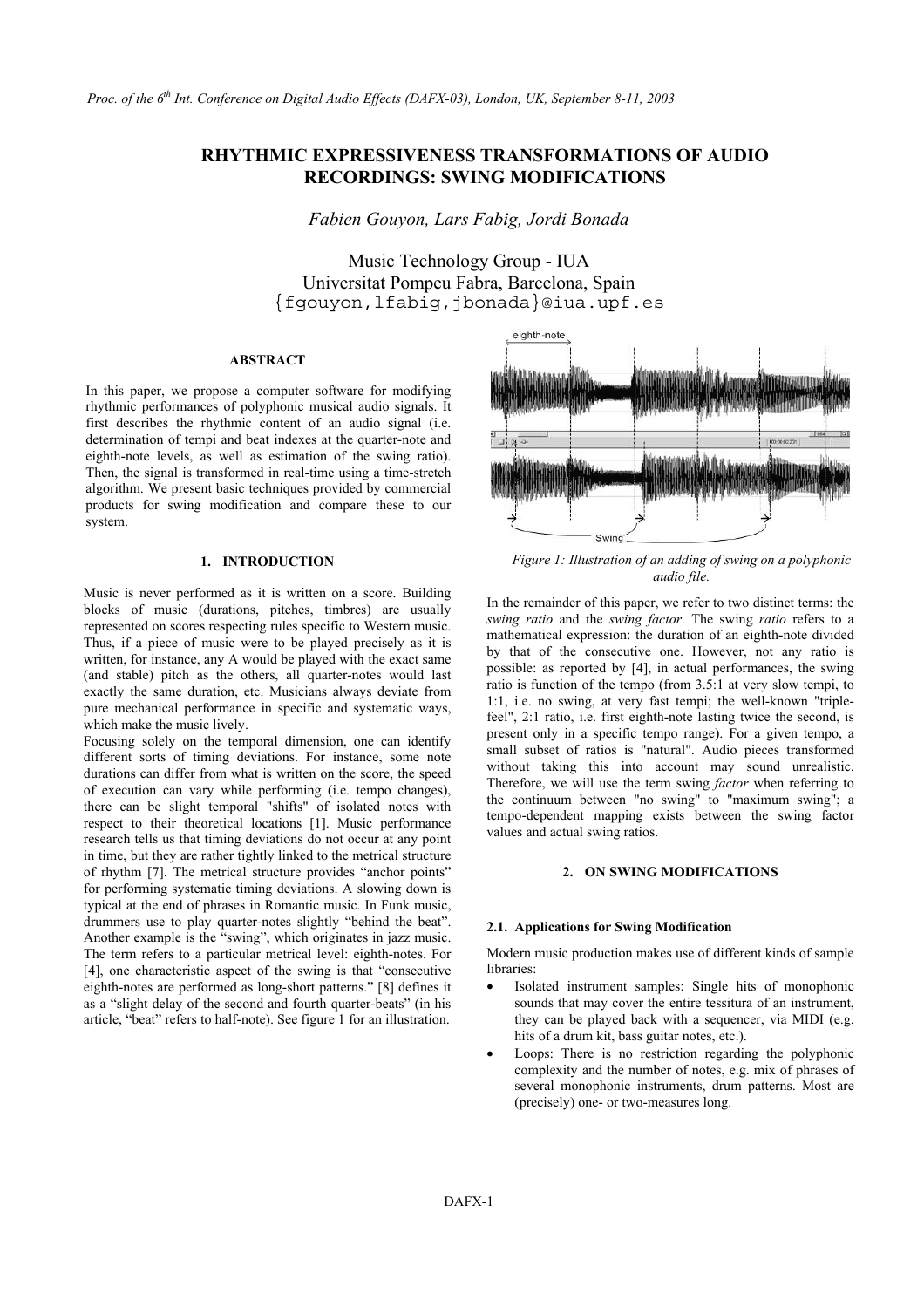Tightly linked to the use of such libraries, in modern music production, there exists a need (and some tools) for modifying note timings of MIDI and audio signals. Quantization permits to adjust note rhythmic placements so that they would match precisely a score, or a template. Rhythmic expressiveness can also be modified so as to change the "groove". "Groove" resists precise definitions, but, as the "feel", it usually refers to a rhythmic phenomenon, resulting from the conflict between a fixed pulse and various timing accents played against it; or resulting from the "musician moving in non-metronomical ways" [9]. The swing (as defined above) is a particular case of groove. In music production, changing the swing is needed in the two following cases.

#### *2.1.1. Recording post-processings*

Post-processing a recording could avoid extensive and expensive recording sessions. Instead of repeating the recording asking for a slightly different feel (e.g. "yeah, that was great... but why don't you *all* go ahead and play that again, more 'swingy', you know...") one could just change it afterwards, turning a knob.

#### *2.1.2. Swing matching*

Nowadays, to save time and costs, most music producers use frequently sample libraries instead of recording all instruments with professional musicians. The typical problem a producer is confronted with appears when he wants to combine samples that contain rhythmic patterns, e.g. a drum pattern with a percussion pattern. Mixing both will sound sloppy if they have been recorded with slightly different swings.

In this context, when using isolated instrument samples, MIDI is used to control the playback of a sound. Wanting to change the swing, one just modifies the MIDI note timings to fit to a certain rhythmic template (see figure 2). Wanting to combine two different MIDI scores, one can do swing matching between both, applying the same rhythmic template to both the scores.



## *Figure 2: Example for MIDI notes triggering monophonic sounds in a sample map*

On the other hand, when one wants to combine polyphonic recordings or loops, it can not be done by quantizing MIDI notes, because one has neither the MIDI score, nor the constituting isolated instrument samples. Solutions to this issue are two techniques called "Time-expansion/-compression" or "Audio Slicing". The next section explains these techniques in more detail.

#### **2.2. Usual swing modification methods**

Two techniques are commonly used: "audio slicing" (MIDI score mapping and sample sequencing) and "time-compression/ expansion". (The following explanations are based on a drum loop example.)

## *2.2.1. Audio slicing*

This technique is based on slicing an audio recording into regions whose playback is controlled by a corresponding MIDI score (that can be edited with a sequencer):

- Segmenting: Onset detection is performed on the whole audio file to determine meaningful slice boundaries. These segments are identified by timing markers (see figure 3)
- Slicing: When the user agrees with the proposed segmentation, the audio is then chopped up into slices using the marker information.
- Instrument sample map generation: All slices are converted into a sampler compatible format, mapping the slices to MIDI notes.
- Sequencer triggering: Corresponding to time position of each slice within the original audio a MIDI score is generated that contains the time information when each slice has to be played back and triggers the sample map.



## *Figure 3: MIDI notes triggering polyphonic audio slices in a sample map*

The swing of the original audio can then controlled by modifying the MIDI score timings (quantizing it to a different rhythmic template). Whenever a slice is moved away from its original position, problems may arise: it may overlap with others, or at certain positions where there were sound, just silence is ought to remain. Silence will cause a very unrealistic perception, especially for reverberant sounds. To avoid this critical issue, a "tail", derived from the original signal (e.g. using a reverberation technique), is usually added to each slice. That way, the decay phase of the original slice is lengthened.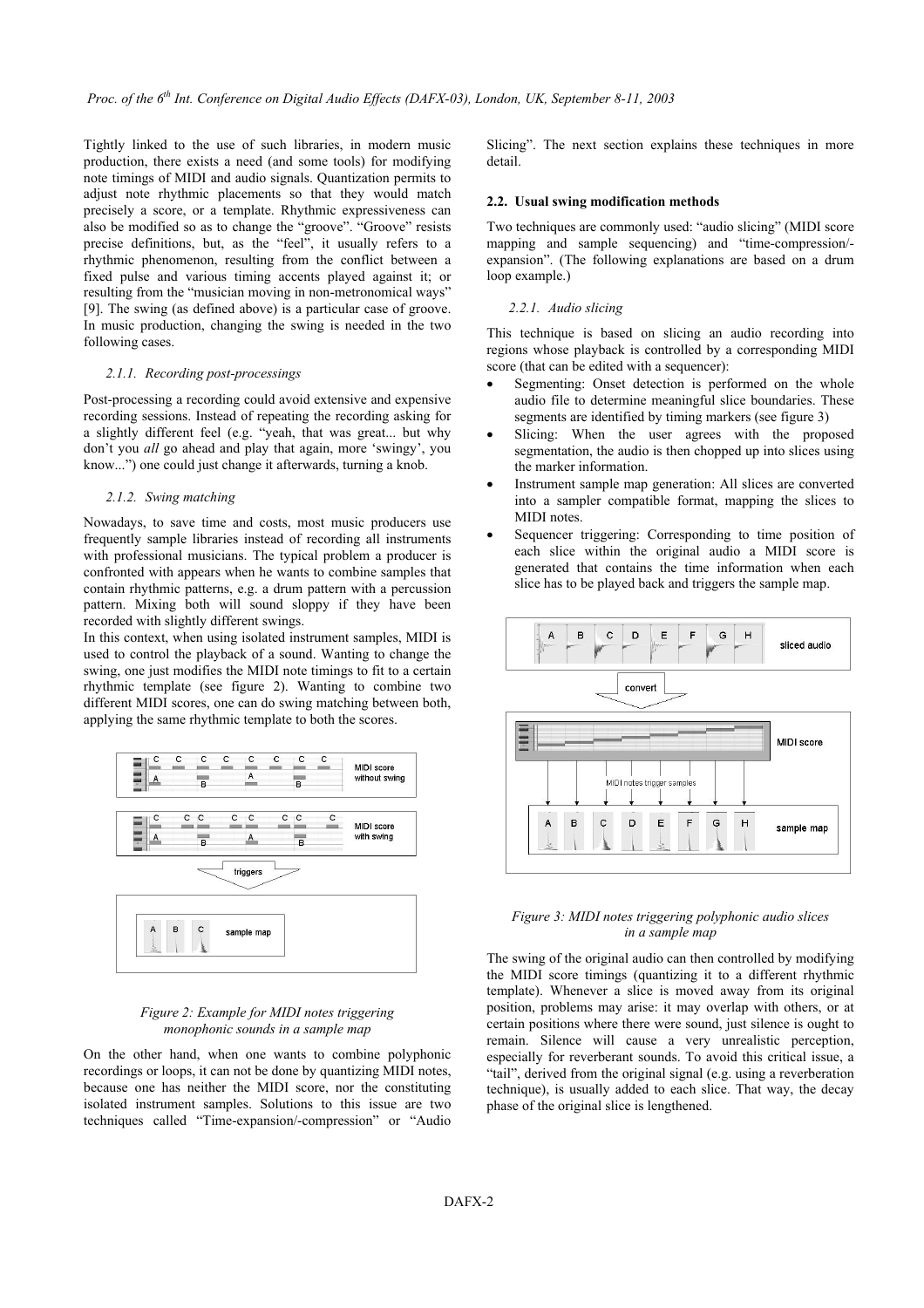A representative implementation of this method is **2.4. Our proposal: the Swing Transformer**  *Propellerhead*´s *Recycle*. The user can control each stage of the algorithm. The software is aimed to work for any audio file. The Swing Transformer is a fully automatic system and does not algorithm. The software is aimed to work for any audio file.

A similar method is used by *Spectrasonics*. Their system "*Groove Control*" permits to change the rhythmic expressiveness of audio files shipped into loop libraries.

#### *2.2.2. Time-compression/-expansion*

Here, swing transformations are done as follows:

- Onset detection is performed, as in the "Audio Slicing" method.
- The onsets are used to segment the signal according to a regular grid: eighth-note positions. The quarter-note positions are also estimated.
- Portions of audio corresponding to eighth-notes can be either shortened or lengthened by a time-compression/ expansion algorithm.

A critical issue with this method is the determination of the eighth-note and quarter-note positions. The quality and rapidity of the time-compression/-expansion algorithm is also of first importance. This technique is implemented for example in *Emagic*´s *Logic Audio's "Groove machine"*. More details about this technique are given below.

## **2.3. Usage and sound quality compared**

In our opinion, among the mentioned commercial systems, *Spectrasonics*'s *"Groove Control*" provides the best sound quality, and it permits to reach important swing factors. But it is also the less flexible: solely proprietary sample libraries can be modified. Indeed, the phases of segmentation, slicing, instrument sample map generation, sequencer triggering and sample tail generation are achieved prior to the sound library shipping (probably in semi-automatic manners). One buys both the audio loops, the isolated samples that make them up and the metadata attached to them (region boundaries, sample map, etc.).

The remaining systems, that work with any audio recording, show in general a poor sound quality, above all when used on polyphonic sounds more complex than drum loops, and at important swing ratio modifications. The main reasons are signal distortions caused by the time-scaling algorithm or unnatural sounding tails of audio slices.

A disadvantage of the abovementioned systems is that the audio signal must start on a quarter-note; otherwise, the wrong eighthnote might be shortened (i.e. the second instead of the first, which is not at all the same). Also, as swing transformation are often performed jointly with a looping of the audio, another restriction is that its length must be an integer multiple of the measure length. Therefore a sound editor has to be used to adjust the audio file boundaries. Audio Slicing systems require an additional hardware or software sampler. Finally, these systems require quite a lot of manual editing (by the user or the sample library manufacturer) to get reasonable results (e.g. in onset detection, segment the signal according to eighth-note positions). In sum, there does not seem to exist any fully automatic software featuring professional sound quality that would permit to transform the swing of unrestricted polyphonic audio signals.

require neither manual editing nor a software or hardware sampler. It is based on the time-compression/-expansion technique and provides better sound quality than the standard applications.

The system consists in an offline pre-analysis stage. It does onset detection and rhythmic analysis (determination of tempi and beat indexes at the quarter-note and eighth-note levels, as well as estimation of the swing ratio, if there is any). For later use in the time-scaling algorithm, transient information is also extracted from the audio (see figure 4). Here, the distinction "onset" vs. "transient" is as follows: as detailed in [5], the rhythmic analysis input must consist in reliable note onsets. On the other hand, as explained in [2], the time-scaling algorithm apply different processings on stable and transient regions, there, the detection of non-stationarities does not have to be restricted to note onsets. In one case (rhythmic analysis) the detection of non-stationarities should be rather oriented towards "no false-alarms", in the other case (time-scaling) it should rather be oriented towards "no missed".

The transformation stage consists in analysis, time-scaling and synthesis of the audio in real-time. The time-scaling is controlled by the User Swing Ratio.



#### *Figure 4: Block diagram of the Swing Transformer*

While playing back the audio file (in a loop), the user can continuously adjust the swing ratio in real-time: one can either increase or decrease the swing.

The system provides very good sound quality for monophonic signals or polyphonic stereo mixes, it could be also extended to handle multi-channel signals.

The user can apply swing transformation in two different ways:

- *Swing Ratio modification*: the duration of consecutive eighth-notes is linearly modified as specified by the new ratio.
- *Swing Factor modification*: the user controls a "very swinging" to "not swinging" slider, and an automatic tempo-dependent mapping to corresponding "natural" swing ratios is achieved prior to the actual processing.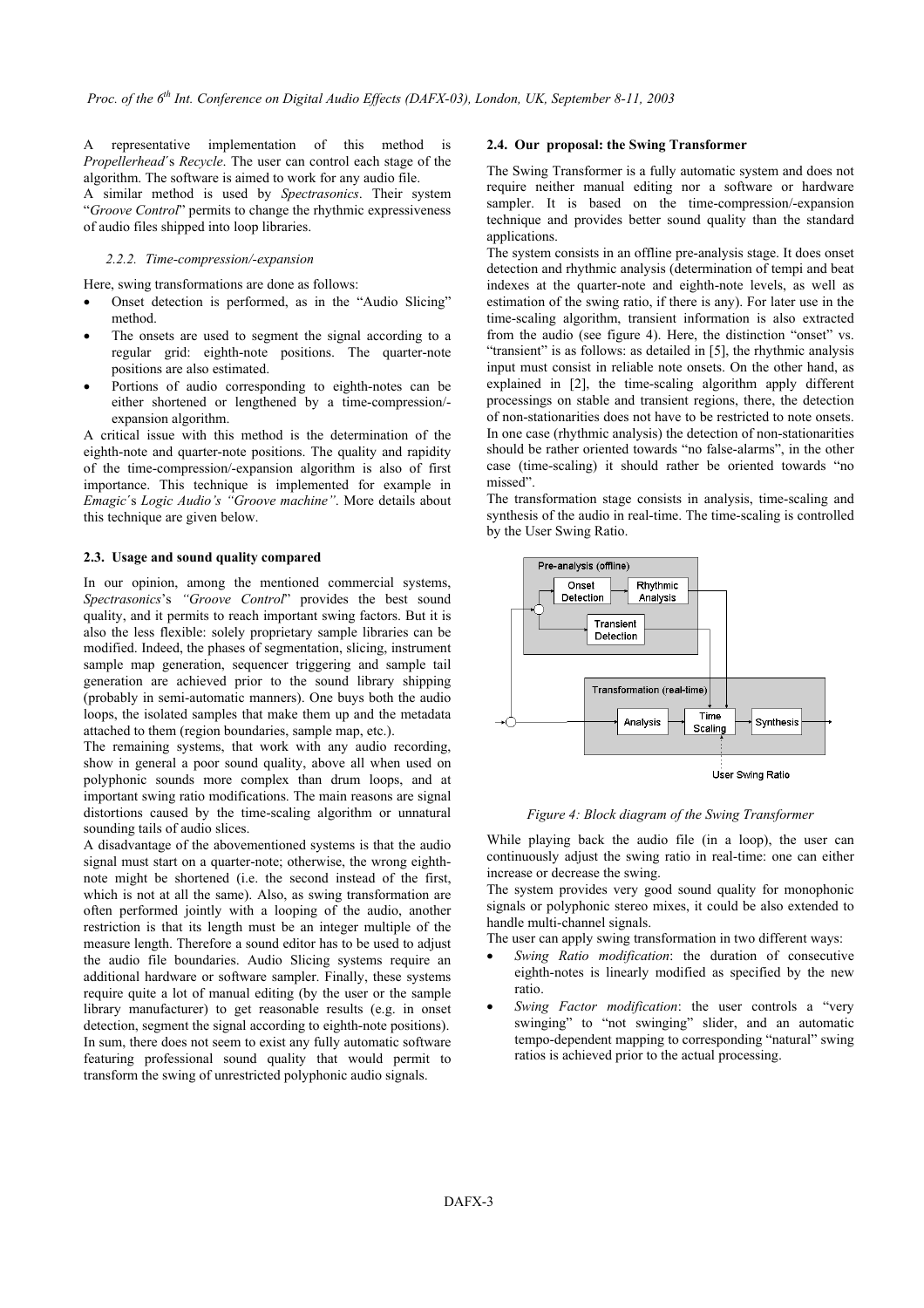## **3. RHYTHMIC DESCRIPTION**

The first step is a rhythmic analysis of the audio signal. Focusing on the swing of a musical excerpt requires the determination of two distinct metrical levels, a fast and a slow one. As swing is applied on eighth-notes, it is necessary to recognize which elements in the musical flow are eighth-notes. But this is not sufficient, one must also describe the excerpt at a higher (slower) metrical level. That is, determine the eighth-note "phase": in a group of two eighth-notes, determine which is the *first* one. Indeed, it is not at all the same to perform a long-short pattern as a short-long pattern. The existing swing ratio (if there is any) must also be estimated. (The algorithm proposed below is an extension of that detailed in [5].)

### **3.1. Onset detection**

The audio is segmented in 11ms-long frames (hop size  $=$  frame size). Frames that have an energy superior to the average of the energy of a fixed number of previous frames (e.g. 8) are considered as frames in which an onset occurs. It is assumed that there are at least 60 ms in between two onsets. This algorithm is tuned towards no false-alarms. The transient detection for timescaling implements a similar rationale in frequency subbands [2] and is rather tuned towards no missed. In future work, we envisage using more reliable algorithms, as e.g. [3].

#### **3.2. IOI histogram computation**

Inter-Onset Intervals (IOIs) are computed, taking into account the time differences between all onset pairs (not just successive onsets). Discrete IOI values are accumulated in a histogram which is then smoothed by convolution with a Gaussian window. That way, IOIs that are slightly different participate to the raising of the same peak in the histogram. (Indeed, it seems natural to consider that musicians cannot perform exact same time intervals, but rather perform this task with some degree of approximation.) As detailed below, the window standard deviation value is an important parameter.

Then, peak positions and heights are detected in the histogram with an N-point running window method: local maxima are detected at indexes whose values in the histogram are higher than that of their direct neighbors (N/2 on the left and N/2 on the right).



*signal with a 2.7:1 swing ratio* 

Let us provide illustrations of the IOI histograms (see figure 5 and 6). One can verify the intuitive idea that peaks corresponding to shortened and lengthened eighth-notes are closer to the straight eighth-note length for small swing ratio than for bigger ones. The estimation of the swing ratio relies on that observation.



*Figure 6:Example of an IOI histogram of an audio signal with a 1.5:1 swing ratio* 

## **3.3. Tick period estimation**

The tick computation implements the assumption that music shows approximate *integer timing ratios between metrical pulses*. IOI histograms should show peaks at approximately harmonic positions. Therefore, the tick is computed as the *gap of the IOI histogram peak harmonic series*. To that purpose, a fundamental frequency detection method is used: the two-way mismatch error function is computed between histogram peaks and harmonic comb grid templates (see [5]). This purposely filters out the deviations from exact integer ratios between pulses that occur e.g. in the case of music that swings (as is exemplified in figures 5 and 6).

In this stage, the Gaussian standard variation is set to a medium value (e.g. 25 ms) not to be led astray by small IOIs.

#### **3.4. Eighth-note and quarter-note period determination**

The swing concerns the smallest metrical level present in the signal. As can be seen in figure 5 and 6, the amount of swing has a direct influence on the tick estimation. Let's consider the following cases:

- If the audio has a swing ratio of  $1:1$  (i.e. "no swing"), the computation of the tick yields the actual smallest level. That is, the tick is the eighth-note.
- If the swing ratio is  $2:1$  ("ternary feel"), the IOI corresponding to the straight eighth-note is not present in the signal (nor in the histogram), there are solely shortened eighth-notes (whose durations are 1/3 of that of a quarternote) and lengthened eighth-notes (whose durations are 2/3 of that of a quarter-note). There, the tick computation yields 1/3 of the quarter-note length.
- If the swing ratio is  $> 2.1$  (above ternary feel), the IOI corresponding to the straight eighth-note is not present in the signal, there are solely shortened eighth-notes with durations  $\leq$  to 1/3 of that of a straight quarter-note, and lengthened eighth-notes with durations > to 2/3 of that of a *Figure 5: Example of an IOI histogram of an audio*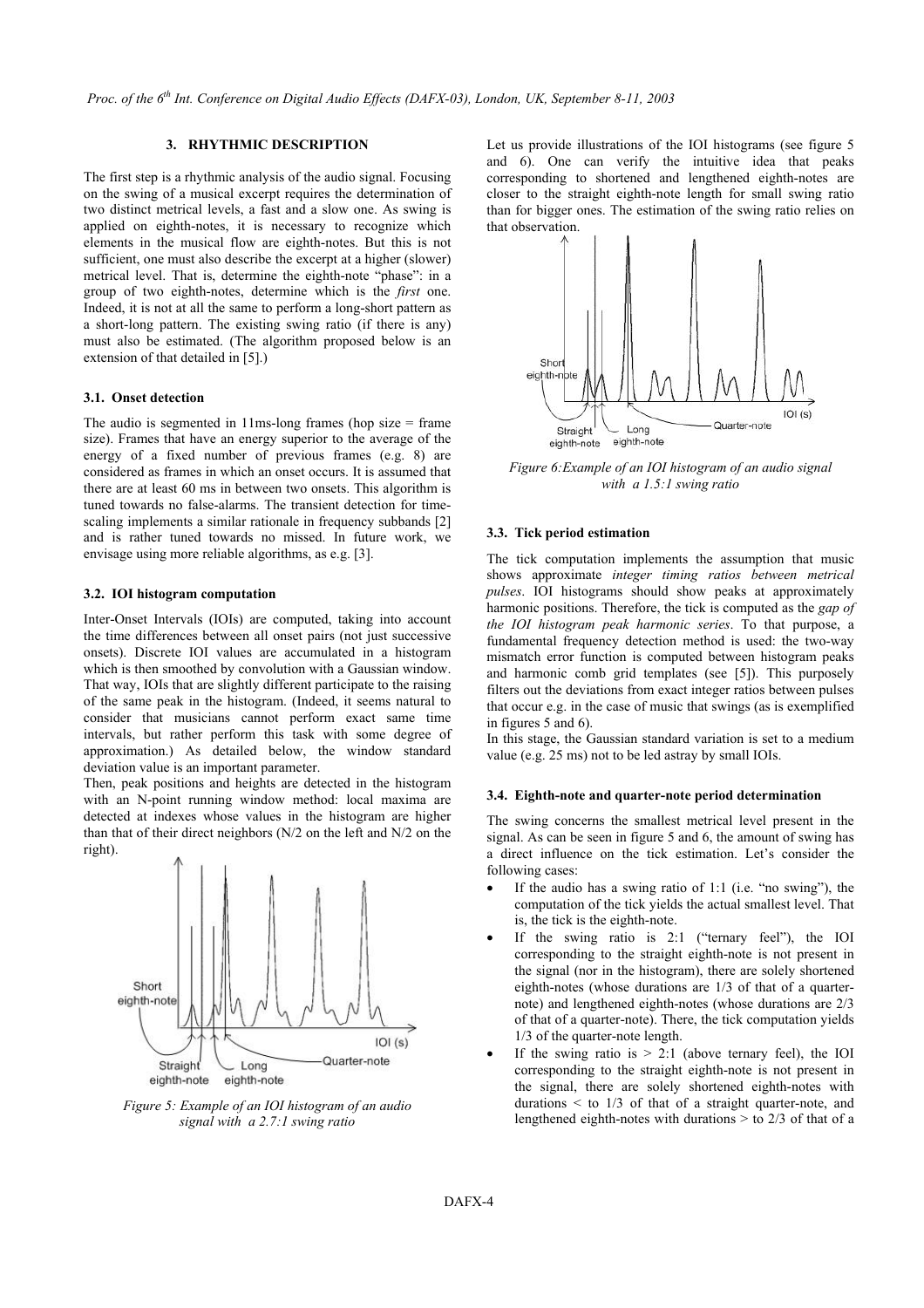straight quarter-note. There, as it is *restricted to integer ratios*, the computation of the tick yields either 1/3 or 1/4 of the quarter-note length.

Based on these observations, the quarter-note period is computed posterior to the tick as the maximum peak in the IOI histogram among four candidates: the tick, twice the tick, three times the tick and four times the tick. (With additional boundary restrictions: the quarter-note minimum tempo is set to 50 BPM, and the maximum to 270 BPM.)

Then the eighth-note period is computed as half the quarter-note.

#### **3.5. Swing ratio estimation**

Two different implementations of the swing ratio estimation are still under tests. They are both based on the computation of a second IOI histogram, with a Gaussian standard deviation smaller than in the previous step (e.g. 10 ms), in order to account for more peaks and also a better time precision in the peak positions.

#### *3.5.1. Implementation 1*

It is based on the computation of deviations between all peaks in the IOI histogram and integer multiples of the eight-note length. An important observation is that the deviation distribution is bimodal: one mode is around 0 (it corresponds to deviations w.r.t. quarter-note positions) and the second mode does correspond to relevant deviations. (see figure 7)

The central tendency of the second mode deviations is computed (either as the mean, the median or the mode). Eventually, the swing ratio is computed as:



*Figure 7: Distribution of the deviations {IOI histogram peaks / integer multiples of the eight-note length}. In this example, the straight eighth-note length is 161ms, the deviation central tendency of the second mode is 68 ms; this results in a 2.45:1 swing ratio.* 

#### *3.5.2. Implementation 2*

The basic concept in this implementation is the seeking of the best matching between IOI histogram peaks and swing templates, it resembles somehow [8]'s method. As can be seen in figure 8, templates are build as harmonic comb grids with a gap equal to the quarter-note length and with varying offsets: between the eighth-note length for the first template and e.g. 3/4 of the quarter-note length for the last one (this is directly related to the maximum boundary the user can set for swing ratio seeking). For each template, the two-way mismatch error function is computed between the grid elements and the IOI histogram peaks (see [5]), then the best template is chosen as that which yields the smallest error (i.e. which best matches the peaks).



*Figure 8:Illustration of the template-matching approach* 

#### **3.6. Quarter-note and eighth-note position estimation**

Given the quarter-note period and the onsets, the quarter-note positions are sought (and quarter-note period is slightly adjusted) so as to match to the best the onset positions (see *"Tick adjustment"* in [5]).

Logically, each quarter-note position is also an eighth-note position. The remaining eighth-note positions are simply determined as positions in between each pair of quarter-notes: half-way between two quarter-notes, adjusted with respect to the detected swing ratio.

#### **4. SWING TRANSFORMATION USING TIME-SCALING**

#### **4.1. Swing transformation**

Concretely, modifying the swing means moving onsets corresponding to eighth-notes from their original positions to different ones. In figure 9, an example is shown for an audio file that has no swing (signal in the upper half of the figure 9). Quarter-notes are depicted by a simple number  $(1, 2, 3)$  on the figure top). The eighth-notes are indexed with  $i$  ( $i=1$  means "in a subdivision of a quarter-note in two eighth-notes, this is the first eighth-note", and i=2 means "in a subdivision of a quarternote in two eighth-notes, this is the second eighth-note") and their corresponding sample positions  $n_i$ . The detected Swing Ratio (SR) in the example is 1:1 (i.e. "no swing"). When the user chooses a different swing ratio (for example 2.6:1), the regions between indexes  $n_{i=1}$  and  $n_{i=2}$  are expanded with the time-scale factor  $TS_{EXP}$  while the regions between  $n_{i=2}$  and  $n_{i=1}$  are compressed with TS<sub>COMP</sub>. The scaling factors for expansion (EXP) and compression (COMP) are calculated as follows:

$$
TS_{EXP} = \frac{SR_{User} + SR_{User} \times SR_{Detected}}{SR_{Detected} + SR_{User} \times SR_{Detected}}
$$
(2)